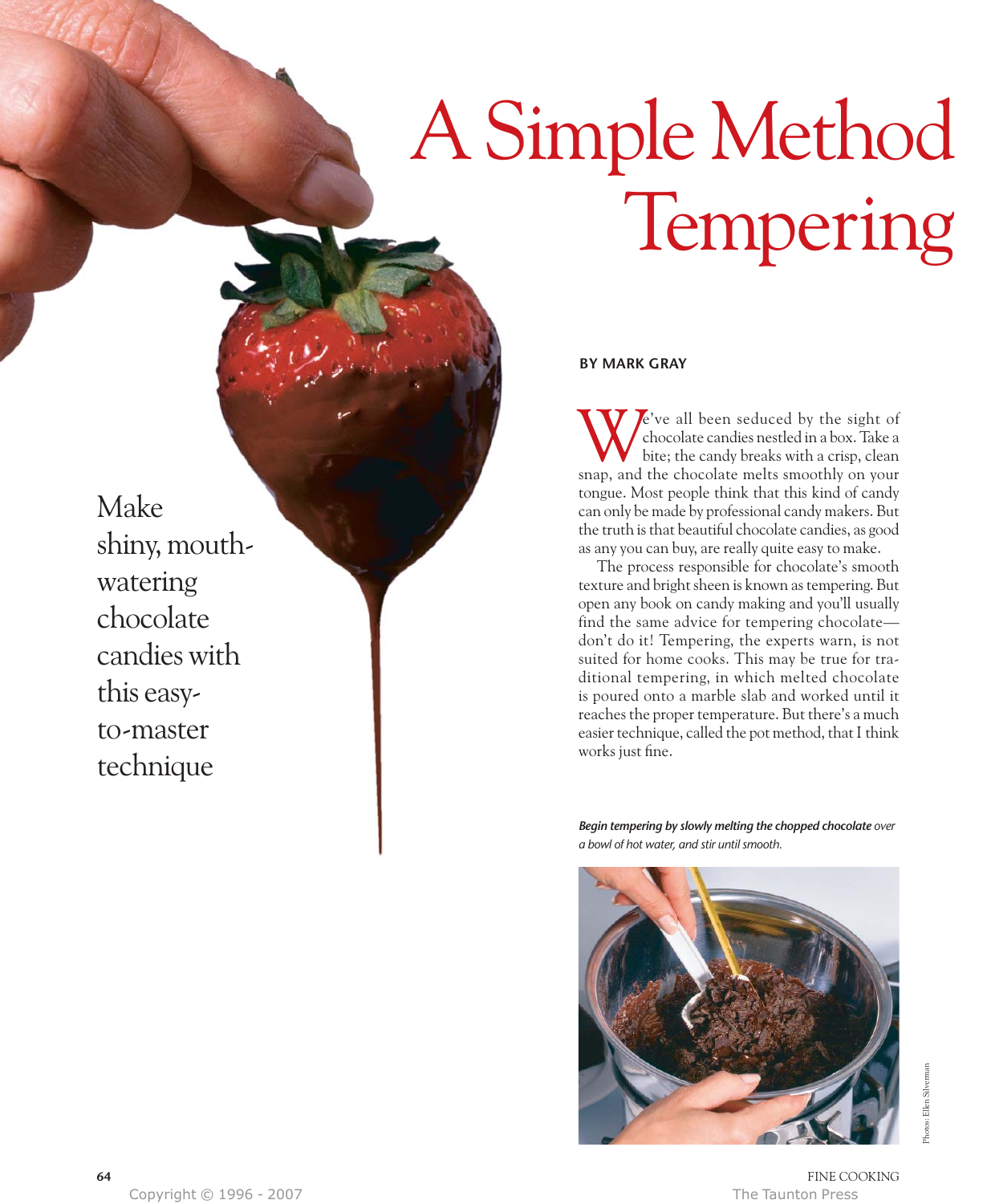# **Chocolate** for

### **WHAT IS TEMPERING?**

To understand tempering, it helps to understand a bit about chocolate. All chocolate contains cocoa butter, the ivory-colored fat in cocoa beans that's responsible for chocolate's rich flavor and smooth texture. Depending on the type and brand of chocolate you choose, the cocoa-butter content may range from 25% to more than 50%.

All the chocolate you buy has been tempered, but once melted, the temper is lost, and the process must be repeated. When tempered, chocolate is heated to a temperature high enough to melt the cocoa butter and then carefully cooled to a point at which the cocoa butter forms stable crystals. These stable crystals give chocolate its glossy sheen and smooth texture. If unstable crystals form, the chocolate will be slow to set, grainy, dull, and covered with white streaks of cocoa butter.

### **POT-TEMPERING MEANS WATCHING THE HEAT**

A good thermometer is crucial for proper tempering. Look for one with an 80° to 130°F range that's measured in 1-degree increments, called a chocolate thermometer. Standard candy or frying thermometers can't do the job, since they start to register at 100°.

**The pot-tempering method.** Chop threequarters of the total amount chocolate you plan to use; leave one-quarter of it in a chunk. Put the chopped chocolate in a bowl set over hot, not simmering, water. The bowl should not touch the water, and there must be no steam that could come into contact with and ruin the chocolate. When you remove the bowl from the water bath, be sure to dry the bottom of the bowl completely. It's important to keep the work surface—and anything else that might come into contact with the chocolate—absolutely dry. Chocolate melts best when it melts slowly. Overheating can cause the solids in the chocolate to separate from the fat and clump together.

Put the thermometer in the chocolate and watch closely: dark chocolate separates at 120°; milk chocolate and white chocolate separate at 110°. Stir the chopped chocolate and, when completely melted, remove it from the heat and let it cool slightly. Add the remaining chunk of chocolate and

*Remove the melted chocolate from the heat and stir to cool slightly before adding the remaining chunk of chocolate.*



FEBRUARY/ MARCH 1996 **65** Copyright © 1996 - 2007 The Taunton Press

*Watch the thermometer. As soon as the chocolate reaches the proper temperature (see chart p. 66), remove any that's unmelted.*



### **TIPS FOR WORKING WITH CHOCOLATE**

Keep these guidelines in mind whenever you're cooking with chocolate.

• Work in an absolutely clean, greaseand odor-free area. • Make sure the temperature of the room isn't too hot or too cold (68° is ideal; no higher than 72°). ◆ Remember, chocolate is an oil-based product, and oil and water don't mix. The slightest amount of water or steam can ruin a bowl of chocolate. Everything that comes in contact with your chocolate—tools, work area, or other ingredients—must be absolutely dry.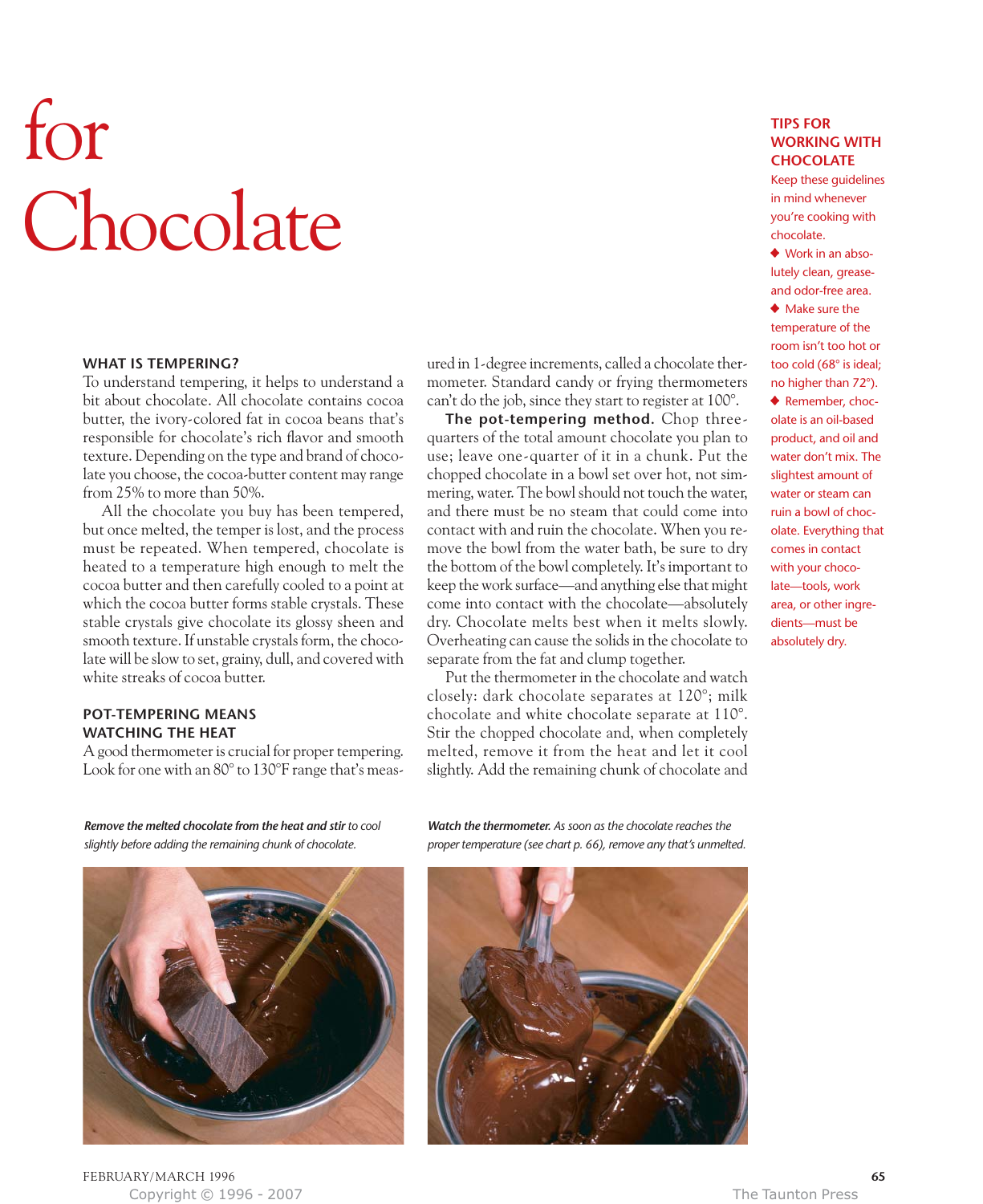

*This chocolate bark is loaded with nuts. The version pictured here is made with white chocolate and hazelnuts, but any type of chocolate or nut works well.*

continue stirring. Depending on the type of chocolate used (see the chart below), you want to bring it down to a temperature between 84° and 91°. When the chocolate reaches the appropriate temperature range, remove any unmelted chocolate. If the chocolate melts completely but the mixture is still too warm, continue stirring until it reaches the proper temperature. If your chocolate drops below the proper temperature, remove a small amount of the chocolate and reheat it carefully. Then slowly add that warm chocolate back into the cooled chocolate and stir until the mixture reaches the correct temperature. If the chocolate looks streaky, you'll have to start over (but you can use the same chocolate).

### **TESTING THE TEMPER**

Experienced candy makers test the temper by putting a small amount of the chocolate on their lip. If it isn't cold or hot, but tepid, the chocolate is in temper. Home cooks should try this test, too, to help them understand the process better, but they should also use a more reliable test. Simply spread a dab of chocolate on a piece of foil or parchment and refrigerate it for no longer than two minutes. If no streaks appear, and the chocolate is evenly glossy, it's ready to use.

**Hold your temper.** Once tempered, you'll need to keep the chocolate at a relatively even temperature for as long as possible while you make your candies. There are a few ways to do this. One method is to set the bowl of tempered chocolate on a heating pad set at the lowest temperature. (Cover the pad with heavy-duty plastic wrap if you're

### **TEMPERATURE RANGES FOR TEMPERED CHOCOLATE**

*The temperature ranges here indicate the point at which the tempering is complete. To maintain the proper temperature, keep the chocolate set over a bowl of warm water. If the temperature falls below the range indicated here, the chocolate will be too thick to form a smooth coating; if it rises above the proper temperature, the chocolate will have to be retempered.*

| Semisweet and bittersweet chocolate | $86^\circ$ to 91 $^\circ$ F |
|-------------------------------------|-----------------------------|
| Milk chocolate                      | $84^\circ$ to $86^\circ$ F  |
| White chocolate                     | $84^\circ$ to $86^\circ$ F  |

concerned about keeping it clean.) As you work, stir the chocolate occasionally, and if it cools too much, simply increase the temperature by adjusting the heat setting. You can replace the used portions of tempered chocolate with melted lukewarm chocolate. This will not only maintain the supply, but it will also keep the chocolate fluid. Be careful not to add too much untempered chocolate at one time, or you'll take the whole batch out of temper.

**The candy recipes I'm giving here are all quite easy to make.** None require molds or complicated fillings—perfect for beginning candy makers. All of them can be stored for about three to four weeks in an airtight, odor-free container.

## **STORING EXTRA CHOCOLATE**

If you have any chocolate left over when you've finished making your candies, you can save it and use it again. Simply clean the sides of the bowl and allow the chocolate to solidify completely. Turn the bowl upside down and tap the bottom: the chocolate should fall right out. Wrap the chocolate in plastic wrap and store it in a cool, dry place. It can be safely retempered next time you make candy.

### **Pecan-Nougat Chocolates**

These candies are quite easy to make, but the taste crunchy, caramelized pecans and dark chocolate—is pure elegance. *Yields about 36 candies.*

*3⁄4 cup sugar 3⁄4 cup toasted pecans 1 lb. good-quality chocolate*



*Caramel-clad pecans crushed to a fine powder makes a sweet and shiny topping to Pecan-Nougat Clusters.*

### **CHOOSING CHOCOLATE**

When tempering chocolate, quality matters. The chocolate chips you love in cookies don't have enough cocoa butter to temper well. Professional candy makers choose *couverture* chocolate. The term refers to professional-quality chocolate that has a higher percentage of cocoa butter than regular chocolate—a minimum of 32% and sometimes much as 50%. The additional cocoa butter means the chocolate will harden into a thin, glossy shell around dipped candy. It also helps to keep the melted chocolate nicely fluid so it's easy to work with. All types of chocolatebittersweet, semisweet, milk, and white—are available in *couverture.* Available at specialty stores, *couverture* can also be ordered from the companies listed below.

**Albert Uster Imports, Inc.,** 9211 Gaither Rd., Gaithersburg, MD 20877; 800/231-8154.

**La Cuisine,** 323 Cameron St. Alexandria, VA 22314; 800/521-1176.

**New York Cake,** 56 West 22nd St., New York, NY 10010; 800/942-2539.

**Paradigm Foodworks, Inc.,**  5775 S.W. Jean Rd. #106A, Lake Oswego, OR 97035; 800/234- 0250.

**Sweet Celebrations,** PO Box 39426, Edina, MN 55439; 800/328-6722.

Copyright © 1996 - 2007 The Taunton Press, and The Taunton Press, and The Taunton Press, and The Taunton Press